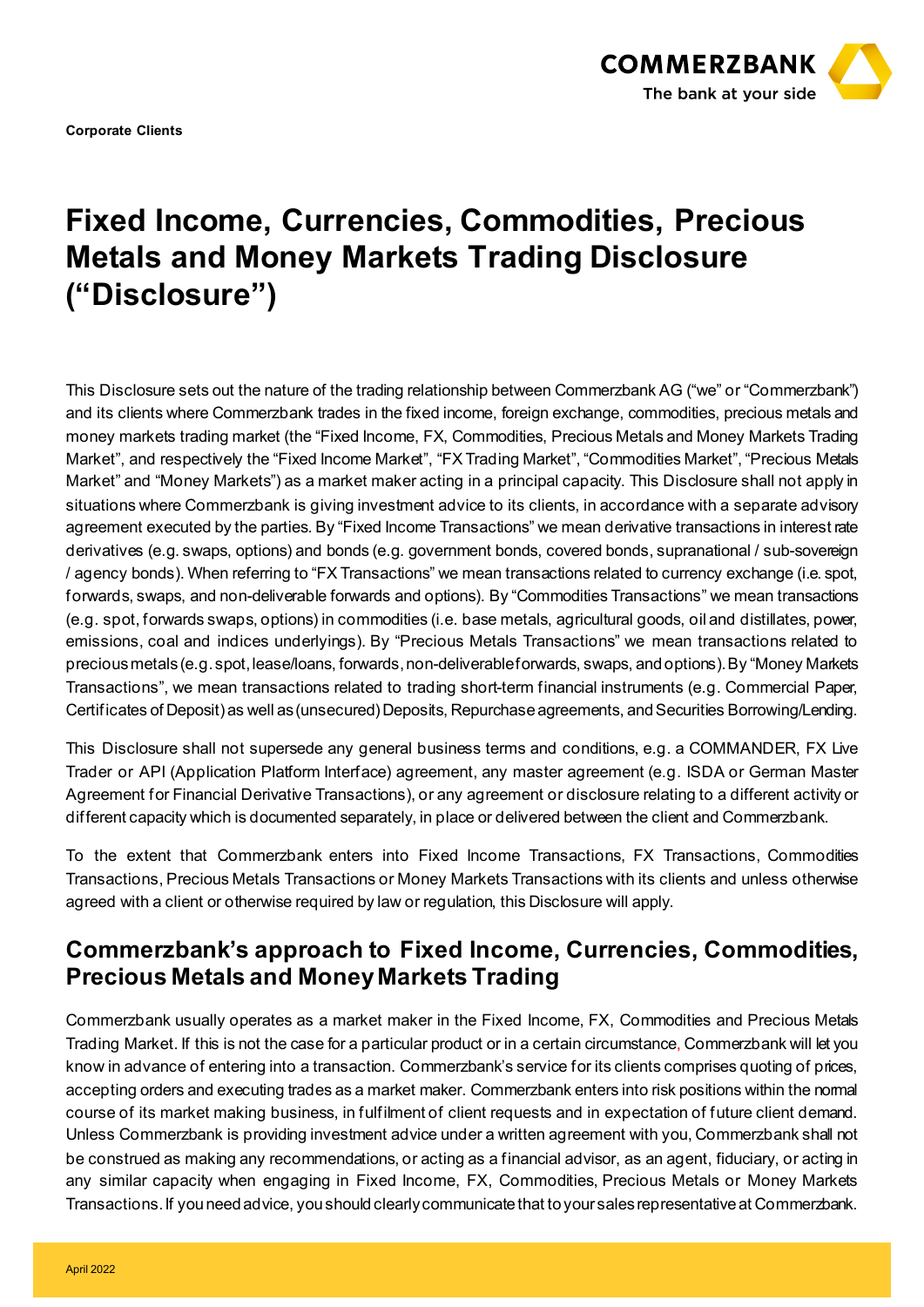Commerzbank aims to conduct business with transparency and integrity and to implement the guidelines and requirements of industry groups and regulatory bodies in all our relationships with clients. However, we draw attention to the fact that due to the nature of the business, Commerzbank and its clients may have divergent or conflicting interests.

When negotiating transactions or orders Commerzbank will disclose whether the prices (or rates) provided are firm or merely indicative. Any firm price (or rate) provided to customers is actionable only when given and subject to market moves thereafter.

As a market maker, Commerzbank manages a portfolio of risks arising from trades with many counterparties with divergent interests as well as positions acquired in expectation of future client demand. A market maker may trade before or at the same time as a client's transaction to enable that market maker to conductefficient risk management, or to be able to execute with other counterparties, or to manage orders placed previously with it. These activities may have an impact on market prices. For example, trading foreign exchange may trigger stop losses or barriers on foreign exchange option trades. Commerzbank takes reasonable measures to avoid undue market impact but, dependent on the size, execution style and market conditions, such impact cannot be eliminated completely.

Your transaction requests may also be subject to priorities or aggregation resulting from Commerzbank's own trades or other client's execution ahead of, or alongside, the timing of execution for your transaction. Commerzbank may choose to leave positions unhedged or partially hedged and decide to change any hedge from time to time. Any profit or loss resulting out of hedging activity will accrue to Commerzbank. When negotiating any particular transaction with us, you may ask that we do not pre-hedge your transaction. In this case we will communicate to you the conditions under which we would refrain from any pre-hedging for the specific transaction in question.

Unless otherwise agreed, the rate at which Commerzbank transacts is an all-in rate. It includes any margin above the price at which Commerzbank may be able to transact with other counterparties, regardless of how the client becomes informed of the rate.

Any order or transaction can include a Mark-Up or Mark Down. A Mark Up and Mark Down is the spread or charge that may be included in the final price of a transaction or the order level quoted in order to compensate Commerzbank for a number of considerations, which may include but are not limited to the following: Credit charges, return on capital, deal type and complexity, size of the transaction, market timing and liquidity, sales efforts and support services provided to you, risk limit usage, operational margin, processing the transaction, balance sheet usage, credit line usage and other aggregated operational and infrastructure costs. Therefore, Mark-Ups and Mark Downs in general may vary for different clients even if transactions are the same or similar. In addition clients should note that factors such as liquidity, size of trade, market conditions, anticipated market impact and hedging costs all affect Commerzbank's determination of a commercially reasonable market price and these factors will vary as well from client to client and trade to trade.

Relevant Commerzbank staff may consult together on a need-to-know basis in order to understand a client's trading behaviour, expectations and interests and thereby to manage spreads and Mark-Ups and Mark Downs applied, for the purpose of managing Commerzbank's market making activities and risk positions and for managing other counterparties' transactions.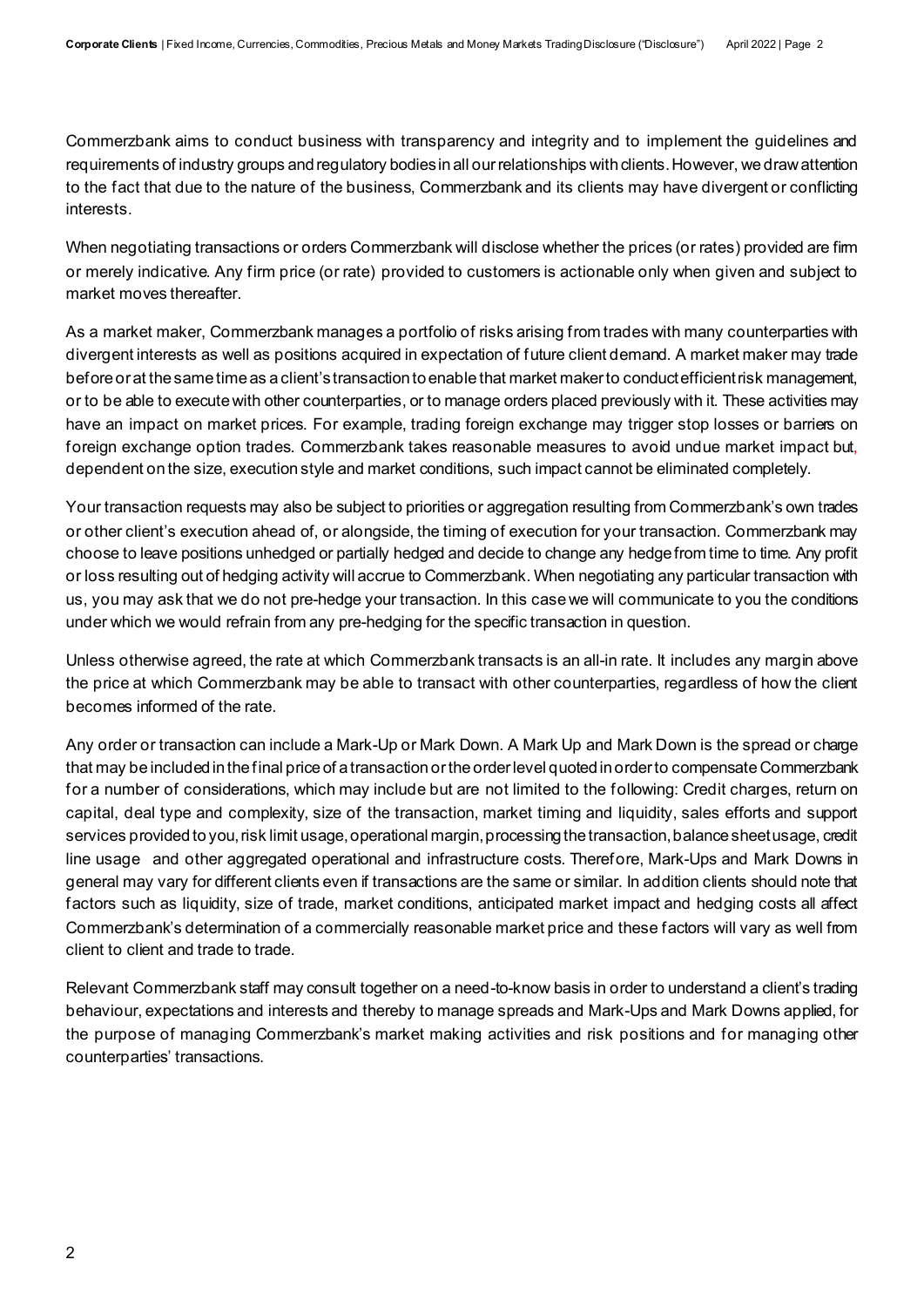## **Orders**

Whenever receiving a client order (an "order"), Commerzbank will act as a principal taking on one or more risks in connection with that order, including market and credit risk. In this context, Commerzbank will always act on its own behalf and there is no obligation to execute the order until both parties are in agreement. Where the acceptance of an order grants Commerzbank discretion as to when the order will be executed, we will exercise this discretion reasonably, fairly, and in such a way that is not designed or intended to disadvantage the client. In case Commerzbank cannot work on an order due to *force majeure* and the client is not reachable during a reasonable period of time, Commerzbank may cease to work the order at its sole discretion. In that case, Commerzbank will notify the client as soon as practicable by phone, email and/or approved chat functionality (i.e. Bloomberg, Reuters Dealing or ICE Chat).

Commerzbank may fill orders by taking them onto its own book, by executing on the market or potentially by matching the order with another client's opposite interest; Commerzbank however does not operate a matching platform in the Fixed Income, FX, Commodities, Precious Metals and Money Markets Trading Markets.

Commerzbank will not deliberately use orders placed by clients for its own benefit to the detriment of clients. For example, Commerzbank will not attempt to trade in the market to trigger stop-losses. If Commerzbank places orders in the market to attempt to satisfy limit orders, Commerzbank will give the whole of the filled amount to the client and not partially fill such orders to take advantage of market movement. Neither will Commerzbank take advantage of large orders and anticipated market movement for its own benefit to the detriment of clients. However, it should be noted that when solicited for, and prior to a transaction, Commerzbank may risk-mitigate any potential future exposure that might arise should such a transaction be executed, within the normal operation of its market making activities.

As a general principle, Commerzbank will always use commercially reasonable efforts to execute any order when market levels reach the specified trigger rates. Even if a client does not specify a level at which to execute an order, the prevailing market conditions may prevent or impede immediate execution, at Commerzbank's discretion. The market risk of any order transfers to Commerzbank at the point at which the order is executed. Commerzbank may decline to accept an order if Commerzbank has reason to believe that executing the order would be a breach of an applicable law or regulation or credit line. Commerzbank will prioritise order execution so as not to favour one client over another at Commerzbank's discretion in a commercially reasonable manner. Clients' orders at the same level or for the same interest will be prioritised based on time of receipt of the order except that large orders may only be partially filled to allow other clients to participate. Commerzbank's own orders will be prioritised in the same way as any client orders. Once Commerzbank has executed the order any risk arising from the order remains with Commerzbank. Commerzbank will provide time stamps and market rates to audit these events to answer commercially reasonable requests.Commerzbank will not work orders received via E-mail. Orders mustbe discussed and acknowledged/accepted via an approved electronic channel where possible / applicable (e.g. Commander, Bloomberg, FX Live Trader, 360T), or by phone or an approved chat functionality (i.e. Bloomberg, Reuters Dealing or ICE Chat).

A binding transaction will occur as soon as Commerzbank, in its sole discretion, determines that an order has been filled or partially filled.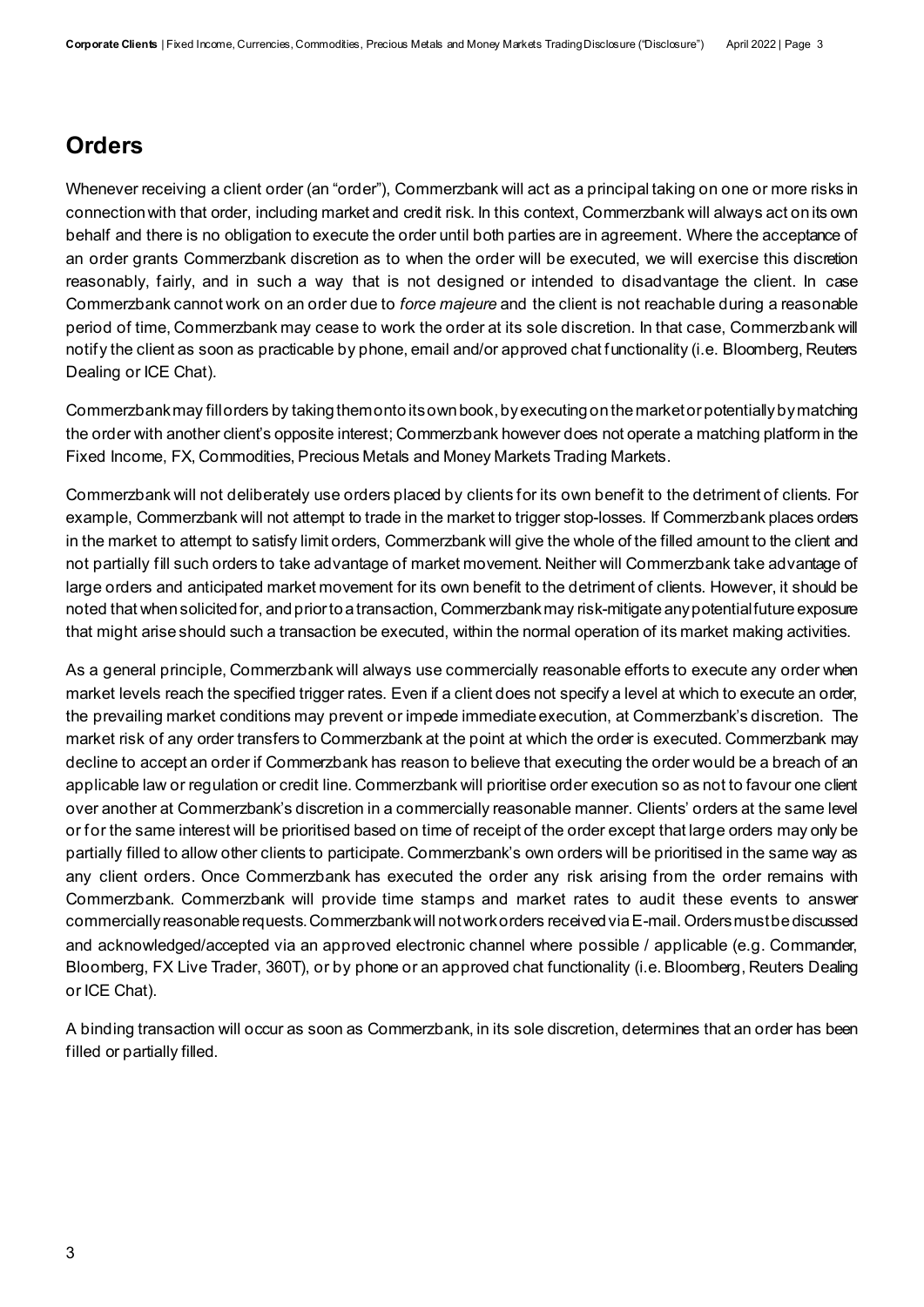#### **Orders in Foreign Exchange Trading Markets**

*This section is only relevant to clients giving orders relating to the FX Trading Market.*

Under normal circumstances, Commerzbank will accept stop-loss or limit orders and other variants of orders across multiple currency pairs, but Commerzbank is under no obligation to accept clients' orders and reserves the right to cancel a client's orders by giving notice to the client. Commerzbank applies a systematic rules-based approach to FX Orders. Certain Commerzbank FX Orders are triggered automatically when the applicable reference primary market reaches the required level. For currency pairs where no reference market is defined or available Commerzbank will use the constituent legs to establish the reference market level, using cross-currency calculations. Commerzbank uses the applicable reference market to establish highs and lows.

All FX Limit Orders are automatically filled up to a certain pre-defined amount based on the top of book seen on the primary reference market, or on established Commerzbank reference market price, on a FIFO basis. Orders above the pre-defined threshold amount will be worked automatically as a series of smaller orders. Limit orders may be executed in whole, in part, or not at all, depending on the liquidity available to Commerzbank and Commerzbank's risk preferences in its role as principal to the trade.

In the event of market events or system failure, stop-loss orders may be executed in whole, in part, or not at all, with a slippage that Commerzbank considers, acting in a commercially reasonable fashion, appropriate for the risk borne from the trade and market conditions.

At-best orders will be executed by Commerzbank at a rate determined by Commerzbank, post-execution of the order, acting in a commercially reasonable fashion that is a fair reflection of the aggregate rate achieved. At-best orders rates include a commercially reasonable Mark-Up. Commerzbank will disclose to you upon request how your order was managed.

Commerzbank may fill some or all of the order by actively managing the risk, executing in the market or automatically internalizing the order with offsetting client interest. In exceptional cases Commerzbank may apply appropriate slippage to larger stop loss orders outside the predefined threshold and as deemed appropriate, in Commerzbank's sole discretion, given prevailing market conditions.

Execution of an order at a given rate does not imply that Commerzbank will trade at the specified level in the future, or that it has traded at that level in the past, or that there is a tradable market at all at that level. While Commerzbank is under no obligation to explain why orders were or were not executed or how the rate for the order was achieved, we will make commercially reasonable efforts to explain these in a transparent manner upon request.

All FX Order executions automatically generate a transparent order execution report available to clients outlining the reference market bid/offer, order acceptance/start and completion timestamps, and key execution statistics for each execution.

In addition to our FX Order service, Commerzbank makes available proprietary FX Algorithms to clients on request. When Commerzbank provides algorithmic trading services Commerzbank acts as a Principal to the trades. The Bank discloses fees and charges that apply and provides a clear description of the benefits and risks of each of algorithm. All FX algorithms automatically generate an order execution report available to clients outlining the reference market bid/offer, order acceptance/start and completion timestamps, and key execution statistics for each execution including which venues were used and their share of the fills. Commerzbank's algorithms route trades based only on estimated certainty of execution and price offered on a venue.

Additional information on the Commerzbank FX Orders service may be provided to clients prior to FX Order execution, or upon request.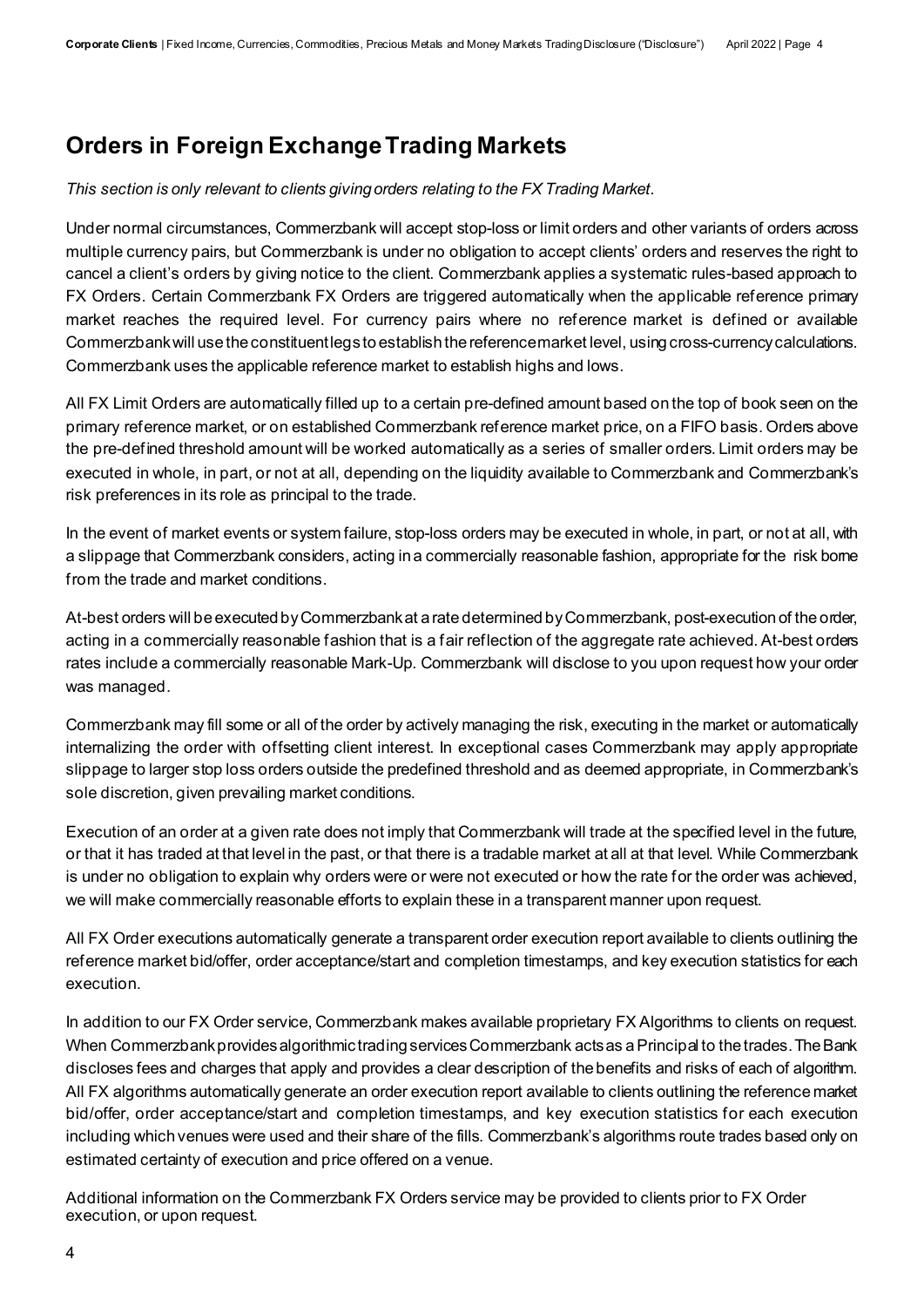## **Orders in Commodity and Precious Metals Markets**

*This section is only relevant to clients giving orders relating to the Commodities and Precious Metals Trading Market.*

Commerzbank reserves the right to accept or decline orders of any type and at any time, for any reason. Commerzbank may take account of a variety of factors (including but not limited to market conditions, liquidity, size nature and risk of the transaction) in reaching its decision as to whether to accept an order. In particular, note that Commerzbank may accept Stop Loss Orders in certain products and underlying assets only. Commerzbank will execute a Stop Loss Order at the prevailing market levels and there is no guarantee of price execution as Stop Loss Orders are subject to slippage between the order price and the actual fill due, inter alia, to market liquidity. The customer bears any consequences of such slippage.

Following acceptance of an order (via phone or approved chat functionality), Commerzbank will send a post order acceptance notification of the order parameters by Email to you. This communication will be sent to the person who communicated the order to Commerzbank on behalf of your company.

You may amend or cancel any order that has not yet been filled or partially filled, subject to Commerzbank's sole discretion and consent, which will not be unreasonably withheld. In the event that you wish to cancel an order our salesperson will need to check with our trader before the order can be amended or terminated.

In respect of Closing Orders (also known as Fixing Orders), you acknowledge that a binding transaction might have taken place prior to the publication of the "Closing" or "Fixing" price but that we might not be able to confirm execution of the order for you, along with the full final terms of the transaction, until the publication occurs.

Precious Metal ("PM") Orders (including gold, silver, platinum, palladium) will be executed at the daily closing or fixing price only when such a PM Order has explicitly been requested as a Closing or Fixing Order. Only specified Closing or Fixing Orders will be executed with reference to the closing or fixing price. All other types of orders shall be monitored, and upon becoming executable will be transacted with reference to prevailing market conditions in general. In addition, due to the current electronic PM auction and fixing process, Commerzbank will not accept new PM Fixing Orders or amendments or cancellations to existing PM Fixing Orders less than 10 minutes prior to the start of the daily PM fixing period.

Commerzbank will reconfirm with you Good Till Cancelled Orders at your direction, but nevertheless will also reconfirm Orders on at least a daily basis.

# **Electronic Market Making and Last Look**

This section applies to Commerzbank's electronic market making platform which offers FX and PM products.

When a client transmits a trade request to Commerzbank on any electronic platform, Commerzbank shall follow the procedures applicable to the execution method and platform selected by the client. Clients may prefer to split larger trades into many requests to multiple market makers and markets. Clients may prefer, from time to time, to trade using high frequency techniques and technology. Clients may employ other algorithms and techniques unknown to Commerzbank. A single client may trade with Commerzbank over one or more electronic platforms at the same time. Clients may attempt to trade on expired prices or their order may be subject to unexpected delays in communicating to Commerzbank systems.

In order to mitigate risks deriving from technological anomalies, unexpected latencies, excessive order splitting (for example resulting in simultaneous trading with the Bank across multiple connections), market disruptions or unusual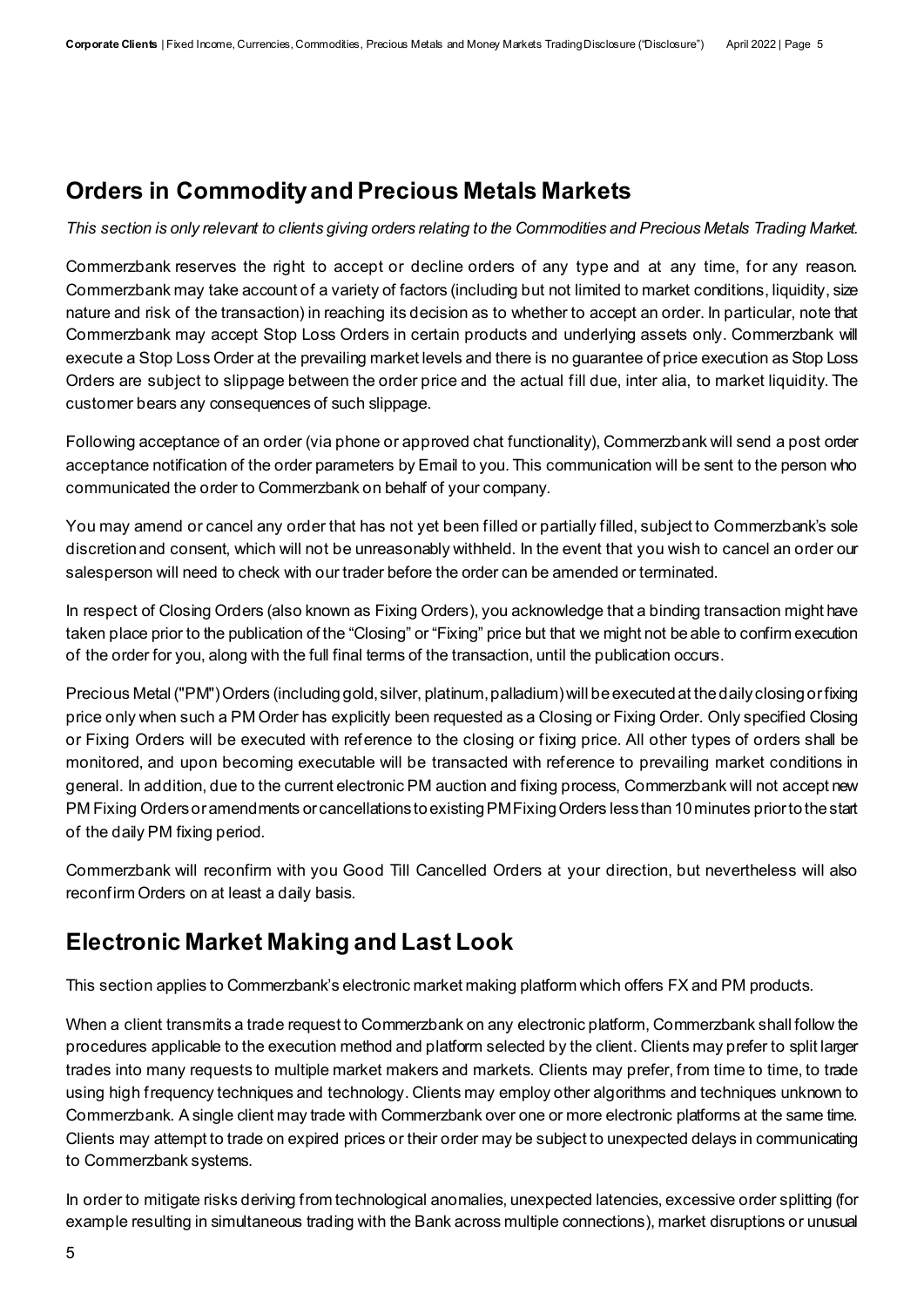market conditions trade requests based on and referring to previously quoted indicative prices from Commerzbank are subject to a last look by the Bank's systems which will take some time to complete. This period of time is known as the Last Look Window. During the Last Look Window Commerzbank will neither attempt to hedge the trade request nor in any way disclose the existence of the trade request to other parties by for example altering prices to said parties.

The Last Look process consists of three main checks, a validity check, a price check and a credit check.

The validity check makes sure the order (trade request) has the necessary technical components for an order, for example valid currency pair, valid notional, correct previously quoted price (if supplied), valid settlement dates etc.

The credit check confirms the counterparty risk limits for the order are sufficient.

The price check is to ensure the order price for the requested amount is still the current price at which the Bank is prepared to trade. The price check compares the order price to the latest price calculated from the Bank's pricing algorithm. Orders are accepted if the price check confirms they are within an acceptable tolerance as determined by Commerzbank in its sole discretion. The tolerance band is by default symmetric, that is the rejection happens both if the refreshed price would be an improvement or a worse price compared to the submitted price. Commerzbank can also automatically improve the original price and accept the trade if the refreshed price has moved outside the band such that it would provide an opportunity for the client to deal at an improved rate. The automatic price improvement will be the difference between refreshed price and the band limit. This automatic improvement requires the client's system to support the automatic rate amendment from the original price. Commerzbank can, in agreement with the client also implement a non-symmetrical order acceptance where the order is not rejected if the latest price has moved in the Bank's favour.

All three checks take time. The validity check is performed first. Depending on both the product being traded and the client set up the credit check may be performed in parallel with the price check or in sequence. Credit check delays may also depend on the product and on the geographical set up, for example a client connecting in Tokyo or New York may experience longer delays for certain products than one connecting in Europe, the price check compares the price requested for the trade to the most current price at which the Bank is willing to trade. The price check will not complete sooner than the credit check and even if the credit check finishes first may take up to 10 milliseconds. No additional hold periods are applied.

The indicative price provided by Commerzbank, the total length of the Last Look Windowand the potential withdrawal of previously displayed indicative prices may depend upon factors applicable to the electronic trading platform and the trading preferences of the client versus that or other platforms and so the factors for one client on one platform may differ from those applicable to other platforms or other clients and may lead to differences in pricing and acceptance rates among clients and platforms. Counterparties who trade using high frequency arbitrage techniques, or who attempt to trade on multiple venues at the same time or who trade on old quotes may experience higher reject rates than the norm.

The actual time experienced by clients as the Last Look Window also depend on other factors some of which are largely outside the Bank's control such as clients' internal system times and any network delays between the Bank and the client. Whilst the Bank makes reasonable efforts to ensure a consistent Last Look Window time it is not possible to guarantee a fixed time for every single request not only because of the aforementioned issues but also due to possible technical anomalies. If the client requests, the Bank can implement a trade time out feature that will automatically cancel a trade if it has not been accepted by a certain time.